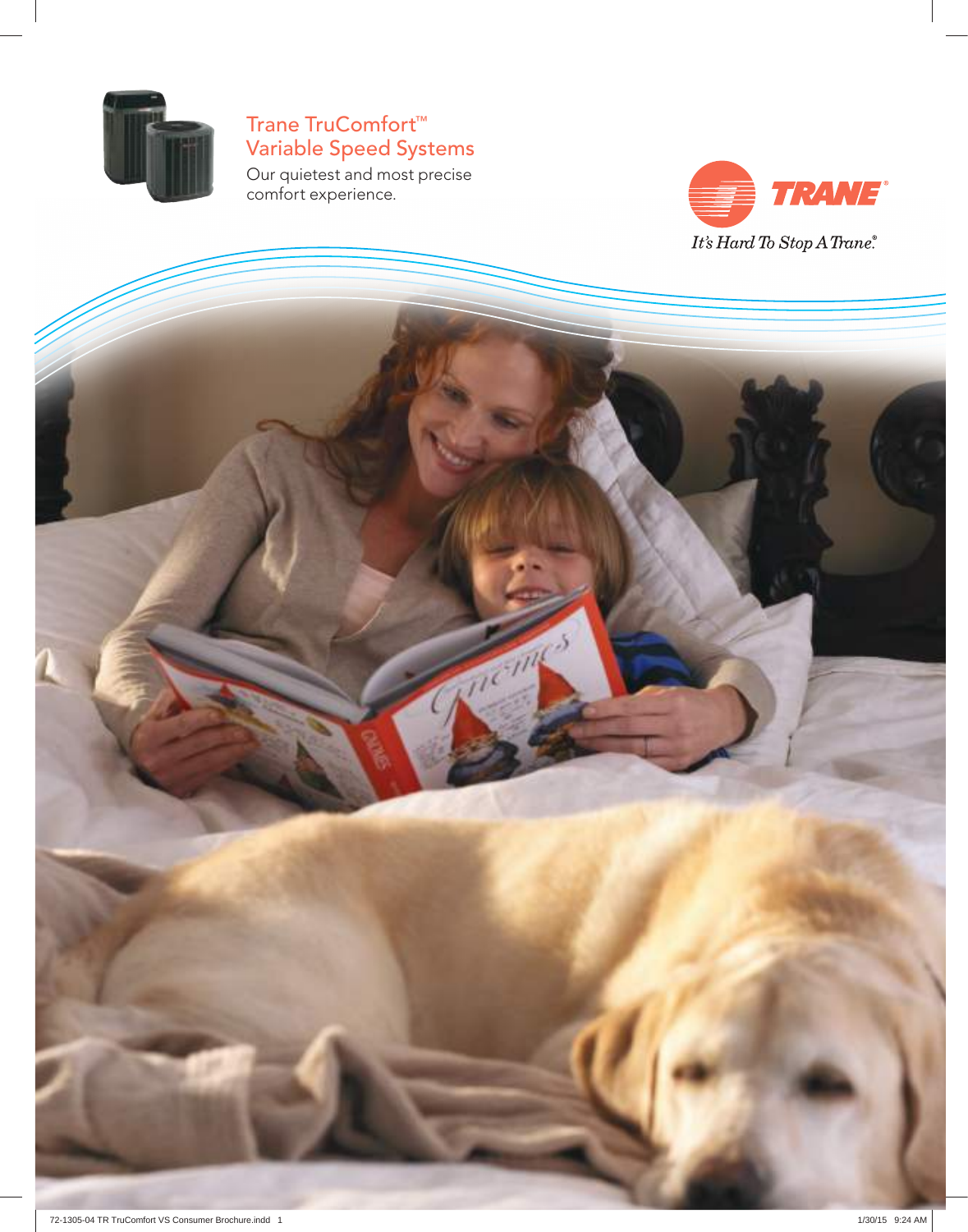### Put your comfort on cruise control.



Trane TruComfort™ Variable Speed systems maintain a consistent temperature with maximum efficiency by automatically making minor, continuous adjustments in output all day long, all night long. The result is efficient, affordable and reliable comfort, like you have never seen before.

XV18 Heat Pump or Air Conditioner

# Variable Speed. We started it, then perfected it.

Variable speed is not new technology for Trane. It's technology perfected. Trane was the first in the industry to apply variable speed technology to residential air conditioning. Now Trane brings variable speed technology to the next level, with a system that intuitively adjusts to changing heating and cooling needs, working only as hard as it has to and often at lower, more efficient and quieter speeds.

Trane TruComfort™ technology builds on our tradition of reliability and innovation.

XV20i Heat Pump or



#### Consistent, Quiet Comfort

Trane TruComfort™ systems deliver precise comfort by running at the exact speed necessary to keep your home comfortable. By lowering output capacity and operating speed, they provide efficient and consistent comfort. Additionally, TruComfort™ heat pumps are able to slow fan speeds down as outdoor temperatures drop to reduce cold spots and use of supplemental heat. What's more, sound levels at the lowest speed are an impressive 55 dB on an air conditioner and 54 dB on a heat pump. For sound comparison, a typical home refrigerator operates at 45 dB.

#### Enhanced Humidity Control

Trane TruComfort™ systems efficiently circulate air around-the-clock to keep your home's humidity levels at a minimum. Longer run times at lower speeds consistently remove more moisture from the air, reducing

humidity. These reduced humidity levels will allow you to adjust your system to a more efficient setting, while you enjoy improved comfort and efficiency.

#### Trane Reliability

For over 100 years, Trane has built a legacy of providing comfort systems like no other, featuring uncompromising quality, innovation and reliability. When it comes to heating and cooling homes, people view Trane equipment as the most reliable and the longest lasting in the industry.\* The legacy lives on today with Trane's TruComfort™ Variable Speed systems. The XV20i or XV18, when matched with an indoor variable speed product, creates a whole new level of Trane reliability and consistency that you feel in the air around you and see in month to month energy savings.

\* Independent 2012 HVAC Claim Study, funded by Ingersoll Rand



#### Trane TruComfort™ systems eliminate uncomfortable temperature swings by staying within 1/2° degree of your setting.

By automatically reducing its output capacity and through longer run times, Trane TruComfort™ systems operate at more efficient, quieter speeds rather than cycling on and off to maintain your desired comfort settings. The graphic shows output capacity compared to airflow on conventional single and two-stage systems.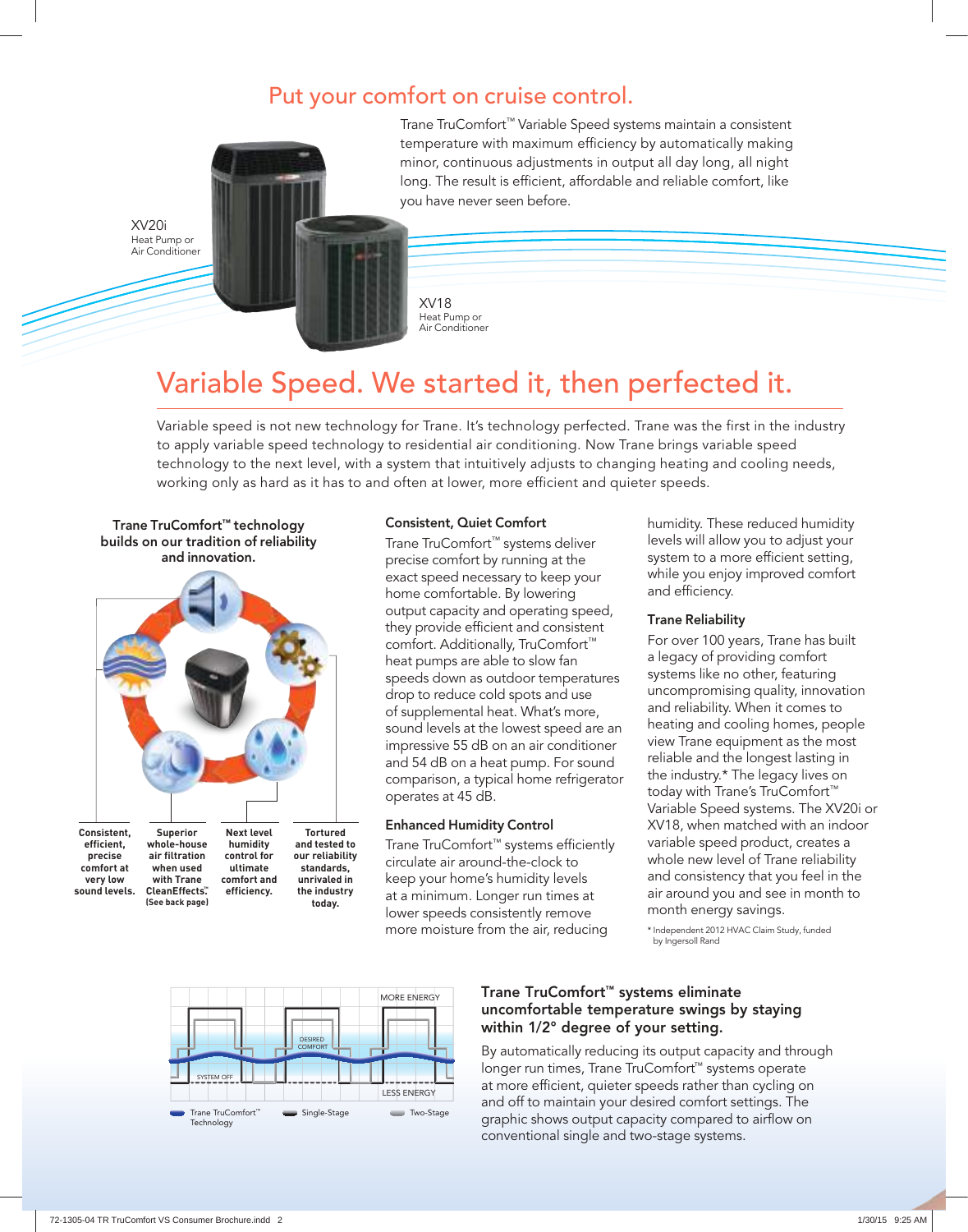

XV20i Heat Pump

1 ComfortLink™ II Communicating Control Board and Unique Refrigerant Cooled Inverter Drive Powers the compressor and controls communication between components to optimize your comfort and efficiency.

#### 2 Climatuff® Variable Speed Compressor

The heart of Trane TruComfort™ technology automatically adjusts itself while maintaining constant and consistent speeds that avoid temperature swings in the home. Trane tested, tried and true.

**3** Compressor Sound Insulator

Reduces operating sound for a quieter home environment.

4 All-Aluminum Spine Fin™ Coil Designed to enhance airflow and heat transfer while resisting corrosion and leaks, far better than traditional copper and aluminum coils.

#### WeatherGuard™ II Top

Attractive, durable polycarbonate for lasting protection and unique quality design.

6 DuraTuff™ Rustproof Basepan Won't crack, corrode, rust or warp.

Integrated Fan System Unique blade-down design improves airflow, enhances performance and reduces sound levels.

#### 8 Simplified Two-Wire Connection

Allows for easier installation while reducing the need for structural modifications.

9 Full-Sided Louvered Panels Galvanized steel panels protect internal components while preserving airflow efficiency.

#### 10 Powder-Paint Finish

Virtually indestructible for maximum protection against corrosion and rust, and years of reliable protection.

11 WeatherGuard™ Fasteners Zinc-coated for corrosion resistance and longer life.

Features and components may vary by model and are shown for illustration purposes only. As part of our continuous product improvement, Trane reserves the right to change specifications and design without notice.

#### Save an average of up to \$576 on energy costs each year.\*

System efficiency is measured in SEER, (Seasonal Energy Efficiency Ratio) and HSPF (Heating Seasonal Performance Factor). The higher the SEER and HSPF, the greater the system's energy efficiency, and the lower the overall carbon footprint of your household.

| System            | Type                   | <b>Efficiency Rating</b> |
|-------------------|------------------------|--------------------------|
| XV <sub>20i</sub> | <b>Air Conditioner</b> | up to 22 SEER            |
| XV <sub>20i</sub> | Heat Pump              | up to 21 SEER/10 HSPF    |
| <b>XV18</b>       | Air Conditioner        | up to 18 SEER            |
| <b>XV18</b>       | Heat Pump              | up to 18 SEER/10 HSPF    |



- \* Based on Energy Star's Savings Calculator for a 3-ton 21 SEER/10HSPF heat pump and programmable thermostat versus the industry standard 13 SEER/7.7 HSPF 3-ton heat pump and standard thermostat in St. Louis, MO.
- \*\* The majority of systems installed prior to 2006 are 10 SEER or lower. Potential energy savings may vary depending on your lifestyle, system settings, equipment maintenance, local climate, home construction and installation of equipment and duct system.



Trane TruComfort™ systems work seamlessly with Trane's smart controls and Nexia™ Home Intelligence, allowing you to manage your home's heating and cooling remotely via any web-enabled smartphone, tablet or computer. In addition to climate control, Nexia™ Home Intelligence can be expanded to include remote management of locks, video surveillance, lights, shades, garage doors, energy usage, and more, from wherever life takes you.\* See www.nexiahome.com for the latest information.



\* Subscription required with certain security features.